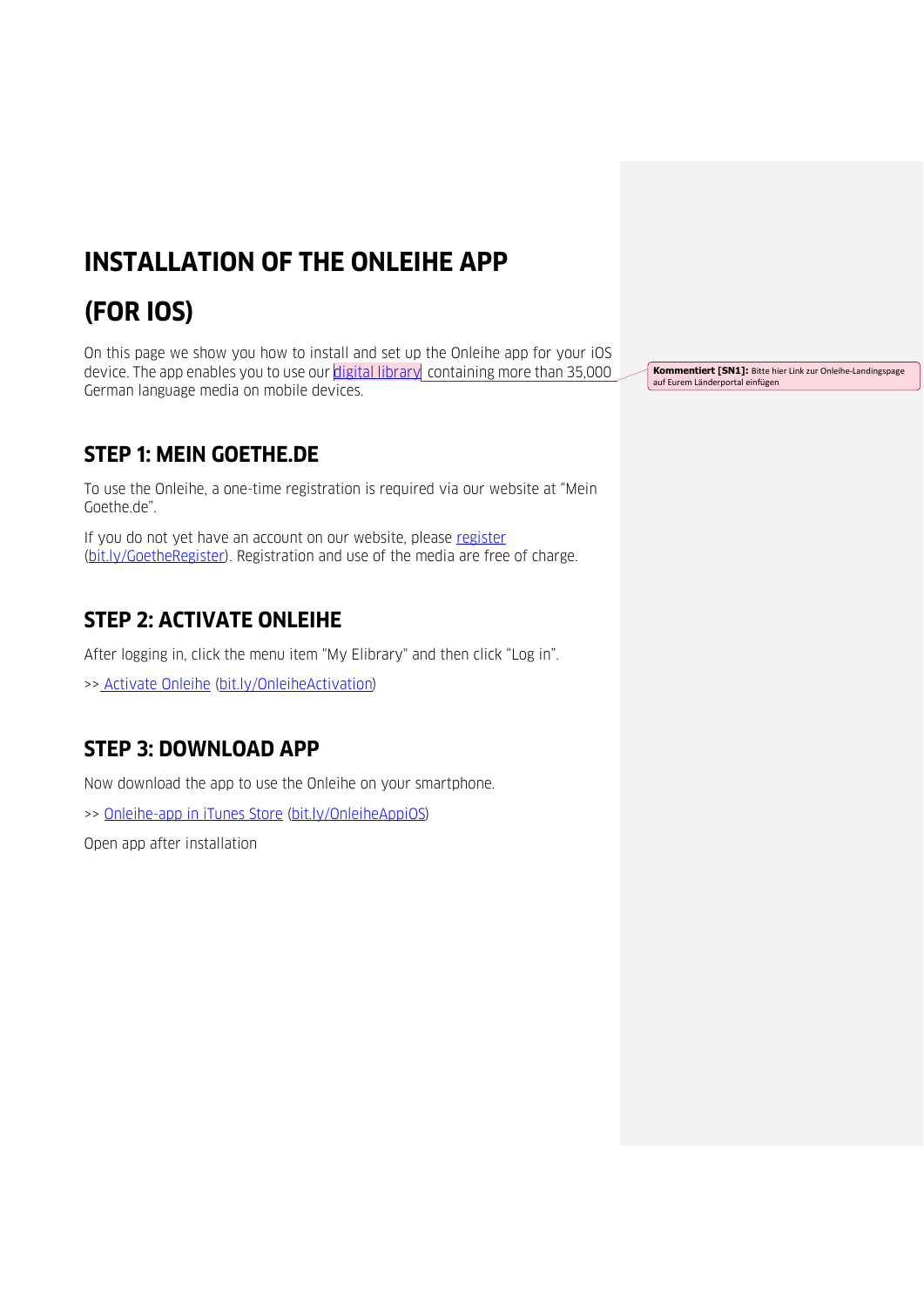#### **STEP 4: LOGIN**



Open the menu of the Onleihe app (three bars in the upper left corner of the app).

>> Choose **Goethe-Institut** as a library.

>> Log in using your credentials for **Mein Goethe.de**.

#### **STEP 5: DOWNLOAD A MEDIUM**



You are now logged in! Select the menu item "Browse" to look for and download media.